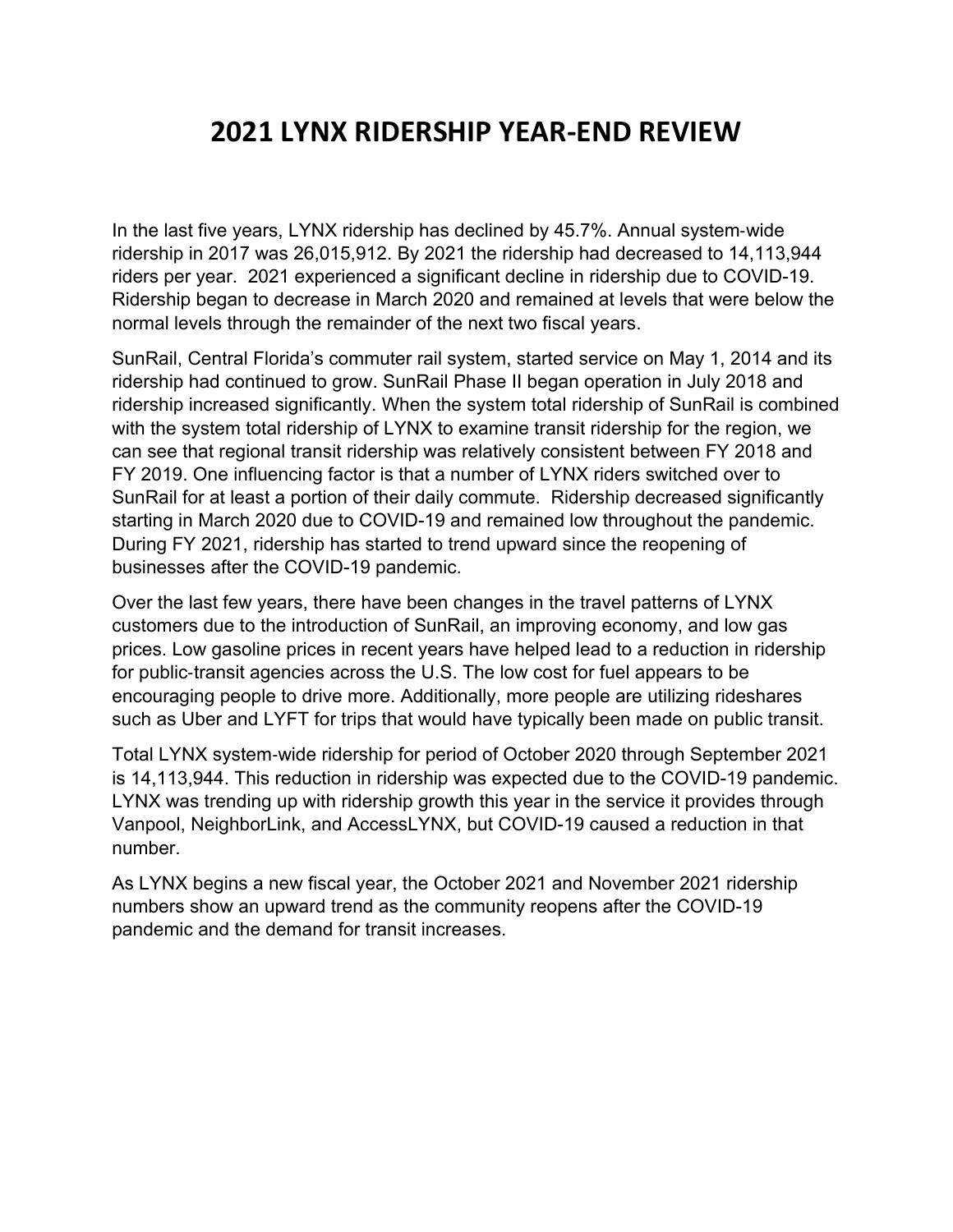

## RIDERSHIP

|                       |                                | <b>Total Ridership by Mode</b> |          |               |               |          |
|-----------------------|--------------------------------|--------------------------------|----------|---------------|---------------|----------|
|                       | $Sep-20$                       | $Sep-21$                       | % Δ      | <b>YTD-20</b> | <b>YTD-21</b> | % Δ      |
| <b>LYMMO</b>          | 43,379                         | 39,360                         | $-9.3%$  | 575,497       | 456,542       | $-20.7%$ |
| <b>Fixed Route</b>    | 959,840                        | 1,151,256                      | 19.9%    | 16,201,034    | 12,804,988    | $-21.0%$ |
| NeighborLink          | 5,926                          | 6,832                          | 15.3%    | 96,160        | 75,153        | $-21.8%$ |
| <b>ACCESS LYNX</b>    | 41,321                         | 42,698                         | 3.3%     | 598,166       | 513,823       | $-14.1%$ |
| Vanpool               | 29,185                         | 22,161                         | $-24.1%$ | 334,032       | 263,438       | $-21.1%$ |
| <b>Special Events</b> |                                |                                |          | 27,215        |               | 0        |
| <b>SYSTEM TOTAL</b>   | 1,079,651                      | 1,262,307                      | 16.9%    | 17,832,104    | 14,113,944    | $-20.9%$ |
|                       | September 2020:<br>21 Weekdays | 4 Saturdays                    |          | 5 Sundays     |               |          |

**September 2021:** 21 Weekdays **4 Saturdays** 5 Sundays

|                     |        |          |          | <b>Average Daily Ridership by Mode</b> |          |           |          |                 |              |
|---------------------|--------|----------|----------|----------------------------------------|----------|-----------|----------|-----------------|--------------|
| Mode                |        | Weekday  |          |                                        | Saturday |           |          | Sunday          |              |
|                     | Sep-20 | $Sep-21$ | % Δ      | Sep-20                                 | $Sep-21$ | % Δ       | $Sep-20$ | $Sep-21$        | $%$ $\Delta$ |
| <b>LYMMO</b>        | 1,510  | 1,588    | 5.2%     | 823                                    | 611      | $-25.8\%$ | 652      | 713             | 9.4%         |
| <b>Fixed Route</b>  | 35.442 | 43,881   | 23.8%    | 26,830                                 | 30,461   | 13.5%     | 21.647   | 21,583          | $-0.3%$      |
| NeighborLink        | 261    | 290      | 11.1%    | 178                                    | 186      | 4.5%      |          |                 |              |
| <b>ACCESS LYNX</b>  | 1,705  | 1,778    | 4.3%     | 939                                    | 874      | $-6.9%$   | 352      | 467             | 32.7%        |
| Vanpool             | 1,087  | 211      | $-80.6%$ | 238                                    | 40       | $-83.2%$  | 209      | 12 <sup>1</sup> | $-94.3%$     |
| <b>SYSTEM TOTAL</b> | 40,005 | 47,748   | 19.4%    |                                        |          |           |          |                 |              |

LYNX ridership increased by 182K, or 16.9%, compared to September 2020. System-wide average weekday riders increased by 19.4% year-to-date.

*LYMMO* ridership decreased by 4K, or 9.3%, compared to September 2020. Average weekday ridership for LYMMO was up 5.2% in September 2021.

*Fixed Route* ridership increased by 191K, or 19.9%, compared to September 2020. Average daily ridership increased by 23.8% compared to the same time period last year. The COVID-19 pandemic was responsible for the decreases in ridership during the last year.

*NeighborLink* ridership increased by about 1K, or 3.3%, compared to September 2020. The overall reduction for the year was primarily due to the COVID‐19 pandemic.

*ACCESS LYNX* ridership increased by about 1K, or 3.3%, compared to September 2020. COVID‐19 had caused a decrease in ridership during the year.

*Vanpool* ridership decreased by about 7K, or 24.1%, compared to September 2020. COVID‐19 had cause a decrease in total Vanpool utilization.

\*According to the U.S. Energy Information Administration, the average price of gasoline in the U.S. was \$2.30/gallon in September 2020 and \$3.27/gallon in September 2021. Historically, low gas prices can result in lower public transit ridership.

> Central Florida Regional Transportation Authority 455 N. Garland Avenue, Orlando, FL 32801 (407) 841‐2279 TTD: (407) 423‐0787 www.golynx.com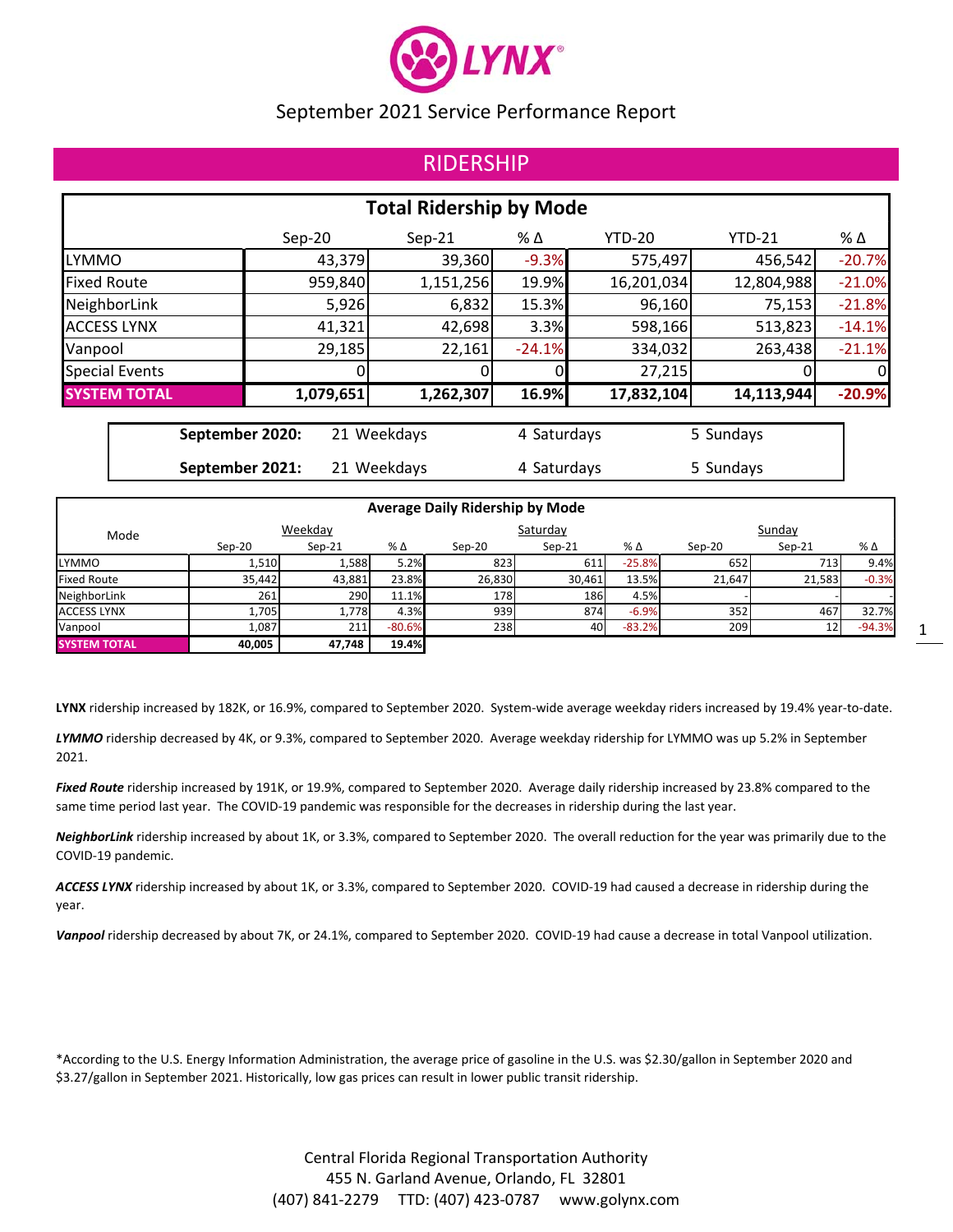

## MONTHLY RIDERSHIP TRENDS BY MODE



LYNX ridership increased by 16.9% compared to the same time last year. Average weekday riders increased by 19.4%.



Fixed route ridership increased 19.9% compared to September 2020. Average weekday riders increased by 23.8%.



ACCESS LYNX ridership increased by 3.3% compared to September 2020. Average daily riders were up by 4.3%



LYMMO ridership decreased by 9.4% compared to the same time last year. Average weekday riders increased by 5.2%.



NeighborLink ridership increased 3.3% compared to September 2020. Average daily riders increased by 11.1%.



Vanpool ridership decreased by 24.1%. Average daily riders decreased by 80.6% compared to September 2020.

Central Florida Regional Transportation Authority 455 N. Garland Avenue, Orlando, FL 32801 (407) 841‐2279 TTD: (407) 423‐0787 www.golynx.com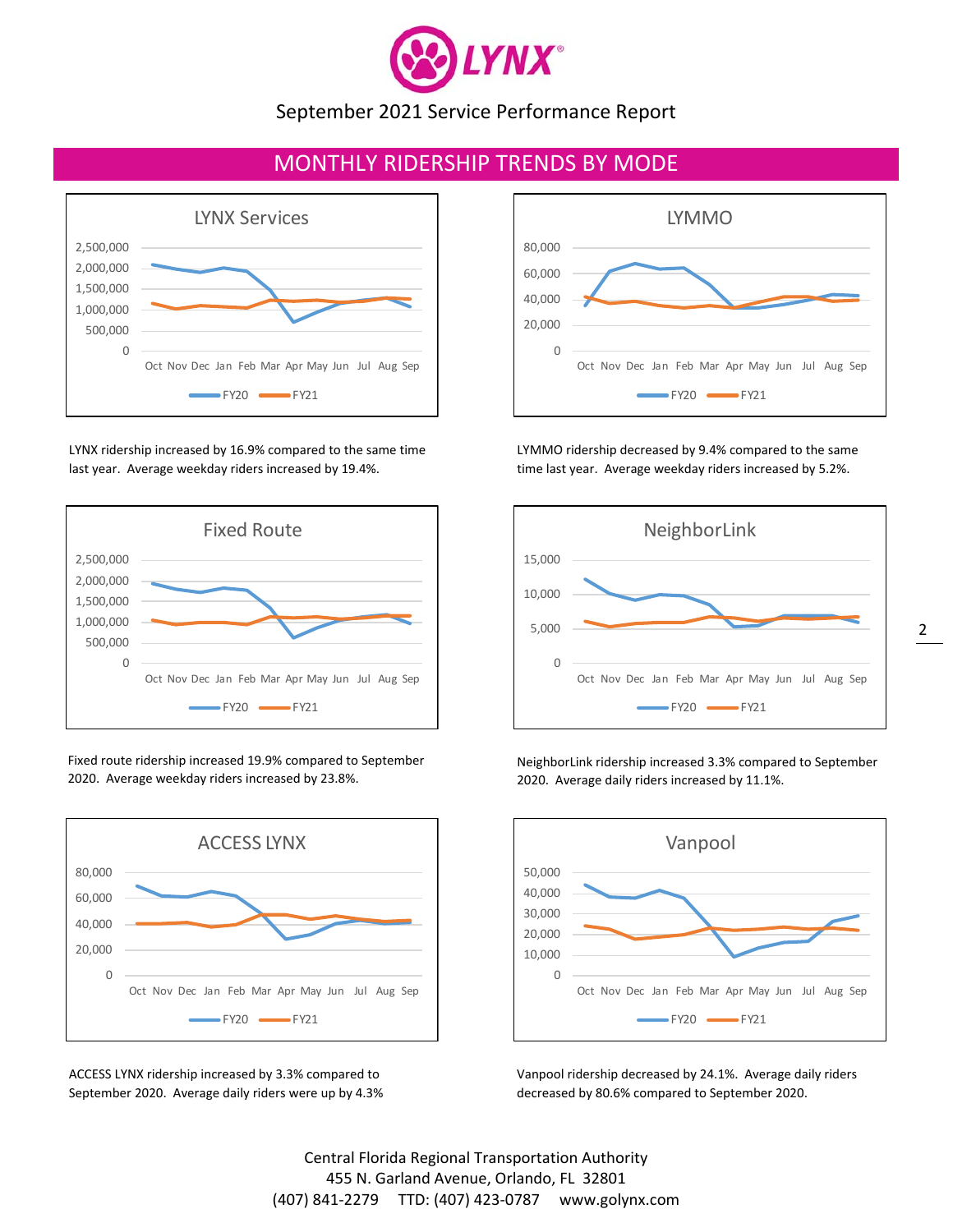

FY21 Monthly Modal Performance Data Sheet - September 2021

|            | I Nonth Engreson<br>Ridership | I Passangers of The Tip | I on Trine performance |                | National Transition of Manus<br>I Facada Recover | Reportable Accidents | Company to any 100.000 Miles<br>I otal Trips Scheduled |      |         | Percentage or Scriegator Manufacture of Trips Operation | Prevantative Maximaan Reader Indexing the |
|------------|-------------------------------|-------------------------|------------------------|----------------|--------------------------------------------------|----------------------|--------------------------------------------------------|------|---------|---------------------------------------------------------|-------------------------------------------|
|            |                               |                         |                        |                | <b>LYMMO</b>                                     |                      |                                                        |      |         |                                                         |                                           |
| Oct        | 42,383                        | 5                       | 89%                    |                | 1                                                | 0.17                 | 9,320                                                  | 100% | 16      | 100%                                                    |                                           |
| Nov        | 36,616                        | 4                       | 89%                    |                | 0                                                | 0.14                 | 8,780                                                  | 100% | 16      | 100%                                                    |                                           |
| Dec        | 38,943                        | 4                       | 88%                    |                | 1                                                | 0.10                 | 9,310                                                  | 100% | 15      | 99.6%                                                   |                                           |
| Jan        | 35,376                        | 4                       | 88%                    |                | 0                                                | 0.28                 | 8,962                                                  | 100% | 17      | 100%                                                    |                                           |
| Feb        | 33,198                        | 4                       | 87%                    |                | $\mathbf{1}$                                     | 0.18                 | 8,436                                                  | 100% | 23      | 98%                                                     |                                           |
| Mar        | 35,671                        | 4                       | 86%                    | Not Applicable | 0                                                | 0.11                 | 9,489                                                  | 100% | 23      | 100%                                                    |                                           |
| Apr        | 33,303                        | 4                       | 87%                    |                | 0                                                | 0.12                 | 9,138                                                  | 100% | 23      | 99%                                                     |                                           |
| May        | 38,211                        | 4                       | 88%                    |                | 0                                                | 0.13                 | 9,141                                                  | 100% | 23      | 88%                                                     |                                           |
| Jun        | 42,337                        | 5                       | 86%                    |                | 0                                                | 0.09                 | 8,052                                                  | 100% | 23      | 89%                                                     |                                           |
| Jul        | 42,303                        | 5                       | 81%                    |                | 0                                                | 0.11                 | 9,141                                                  | 100% | 23      | 70%                                                     |                                           |
| Aug        | 38,841                        | 4                       | 82%                    |                | $\mathbf 0$                                      | 0.07                 | 9,310                                                  | 100% | 16      | 100%                                                    |                                           |
| Sep        | 39,360                        | 4                       | 84%                    |                | 0                                                | 0.08                 | 8,959                                                  | 100% | 16      | 100%                                                    |                                           |
| <b>YTD</b> | 456,542                       | $\overline{4}$          | 86.3%                  |                | 3                                                | 0.13                 | 108,038                                                | 100% | 20      | 95%                                                     |                                           |
|            |                               |                         |                        |                | <b>Fixed Route</b>                               |                      |                                                        |      |         |                                                         |                                           |
| Oct        | 1,041,411                     | 12                      | 79%                    | 11%            | 8                                                | 0.17                 | 90,806                                                 | 99%  | 278     | 100%                                                    |                                           |
| Nov        | 954,102                       | 11                      | 79%                    | 11%            | 4                                                | 0.14                 | 84,956                                                 | 99%  | 282     | 100%                                                    |                                           |
| Dec        | 1,008,216                     | 11                      | 79%                    | 12%            | 6                                                | 0.10                 | 90,500                                                 | 99%  | 290     | 99.6%                                                   |                                           |
| Jan        | 984,743                       | 11                      | 81%                    | 11%            | 5                                                | 0.28                 | 89,308                                                 | 99%  | 299     | 100%                                                    |                                           |
| Feb        | 955,250                       | 12                      | 80%                    | 13%            | 10                                               | 0.18                 | 83,300                                                 | 99%  | 296     | 98%                                                     |                                           |
| Mar        | 1,120,119                     | 12                      | 79%                    | 11%            | 13                                               | 0.11                 | 93,197                                                 | 99%  | 296     | 100%                                                    |                                           |
| Apr        | 1,101,723                     | $\overline{12}$         | 78%                    | 13%            | $\overline{9}$                                   | 0.12                 | 89,898                                                 |      | 98% 292 | 99%                                                     |                                           |
| May        | 1,138,703                     | 13                      | 79%                    | 15%            | 6                                                | 0.13                 | 90,929                                                 | 98%  | 279     | 88%                                                     |                                           |
| Jun        | 1,075,408                     | 12                      | 78%                    | 12%            | 3                                                | 0.09                 | 89,308                                                 | 98%  | 283     | 89%                                                     |                                           |
| Jul        | 1,106,300                     | 12                      | 77%                    | 12%            | 11                                               | 0.11                 | 94,474                                                 | 96%  | 286     | 70%                                                     |                                           |
| Aug        | 1,167,757                     | $14\,$                  | 76%                    | 14%            | $6 \overline{6}$                                 | 0.07                 | 88,793                                                 | 94%  | 282     | 100%                                                    |                                           |
| Sep        | 1,151,256                     | 14                      | 76%                    | 14%            | $\overline{2}$                                   | 0.08                 | 85,589                                                 | 96%  | 284     | 100%                                                    |                                           |
| <b>YTD</b> | 12,804,988                    | 12                      | 78.2%                  | 12%            | 83                                               | 0.13                 | 1,071,058                                              | 98%  | 287     | 95%                                                     |                                           |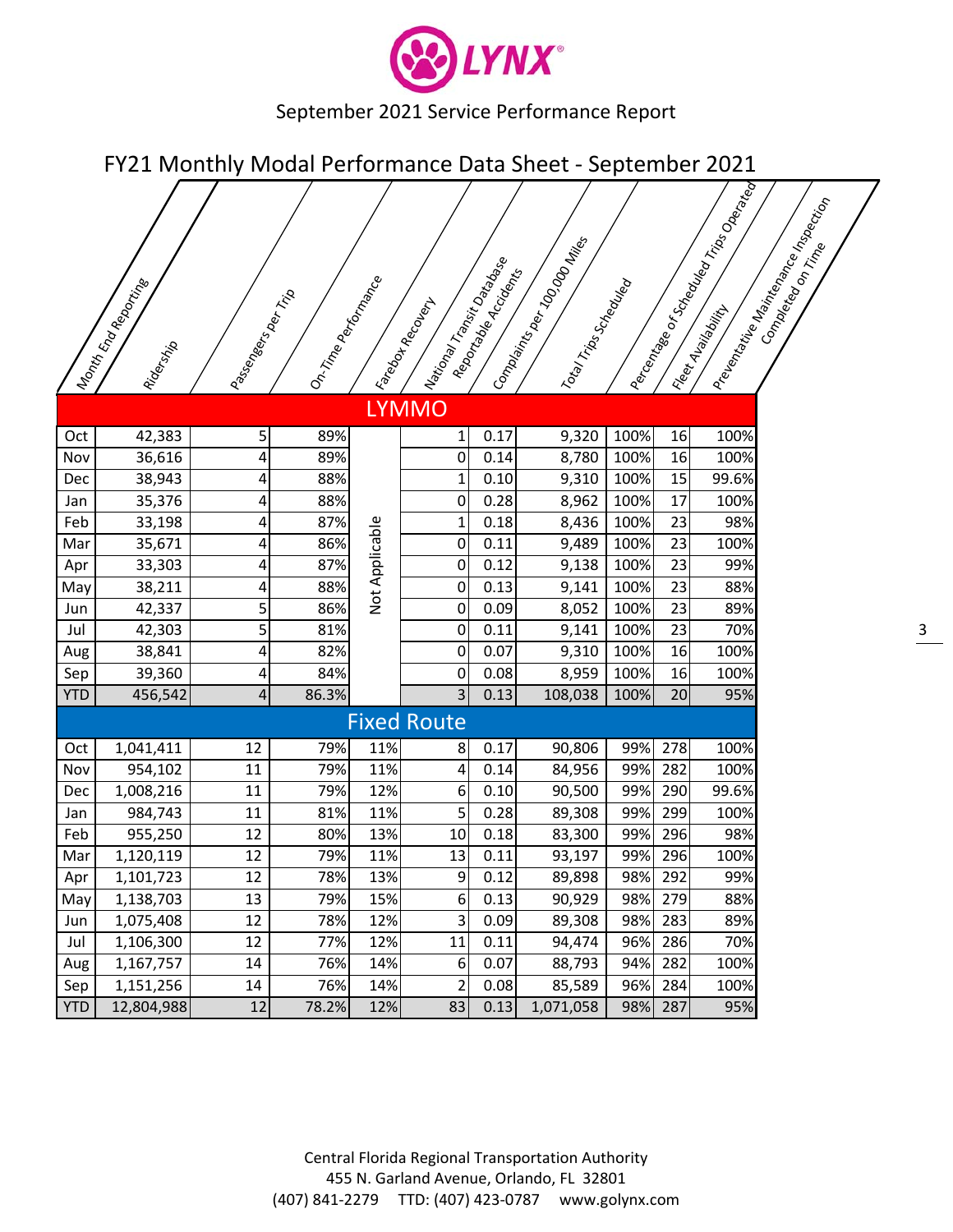

FY21 Monthly Modal Performance Data Sheet ‐ September 2021

|            | Month Endrew Mesorting | 10n. Time performance |                    |                | IND Report of Motor I |                | Maintenance Mapechion<br>Complexed on Time<br>Preventigore |
|------------|------------------------|-----------------------|--------------------|----------------|-----------------------|----------------|------------------------------------------------------------|
|            | Ridership              |                       | I Conceptor Rep.   |                | I Companying Req.     | I 100000 Miles | Elect Avenuellity                                          |
|            |                        |                       | NeighborLink       |                |                       |                |                                                            |
| Oct        | 6,128                  | 100%                  | 100%               | 0              | 5.4                   | 91%            | 100%                                                       |
| Nov        | 5,325                  | 100%                  | 100%               | 0              | 2.1                   | 87%            | 98%                                                        |
| Dec        | 5,836                  | 100%                  | 100%               | 0              | 5.1                   | 83%            | 97%                                                        |
| Jan        | 6,012                  | 100%                  | 100%               | $\pmb{0}$      | 7.3                   | 90%            | 98%                                                        |
| Feb        | 5,908                  | 100%                  | 100%               | 0              | 5.4                   | 84%            | 100%                                                       |
| Mar        | 6,738                  | 100%                  | 100%               | 0              | 4.8                   | 85%            | 100%                                                       |
| Apr        | 6,625                  | 100%                  | 100%               | 0              | 4.9                   | 96%            | 99%                                                        |
| Mayl       | 6,086                  | 100%                  | 100%               | 0              | 5.5                   | 97%            | 100%                                                       |
| Jun        | 6,598                  | 100%                  | 100%               | 0              | 5.1                   | 99%            | 100%                                                       |
| Jul        | 6,391                  | 100%                  | 100%               | 0              | 6.7                   | 97%            | 100%                                                       |
| Aug        | 6,674                  | 100%                  | 100%               | $\pmb{0}$      | 3.4                   | 97%            | 100%                                                       |
| Sep        | 6,832                  | 100%                  | 100%               | 0              | 5.2                   | 99%            | 100%                                                       |
| <b>YTD</b> | 75,153                 | 100%                  | 100%               | $\mathbf 0$    | 5.1                   | 92%            | 99%                                                        |
|            |                        |                       | <b>ACCESS LYNX</b> |                |                       |                |                                                            |
| Oct        | 42,724                 | 93.06%                | 99.75%             | 0              | 1.7                   | 85%            | 100%                                                       |
| Nov        | 13,731                 | 89.94%                | 99.89%             | $\mathbf 1$    | 2.7                   | 86%            | 98%                                                        |
| Dec        | 41,273                 | 91.87%                | 99.77%             | 1              | 3.1                   | 90%            | 97%                                                        |
| Jan        | 37,888                 | 91.92%                | 99.83%             | $\overline{0}$ | 2.2                   | 90%            | 98%                                                        |
| Feb        | 39,370                 | 88.74%                | 99.83%             | $\mathbf 1$    | 3.9                   | 90%            | 100%                                                       |
| Mar        | 47,277                 | 81.76%                | 99.81%             | 0              | 8.2                   | 90%            | 100%                                                       |
| Apr        | 47,452                 | 77.73%                | 99.83%             | $\overline{2}$ | 6.5                   | 87%            | 99%                                                        |
| Mayl       | 43,790                 | 71.46%                | 99.87%             | 0              | 9.5                   | 87%            | 100%                                                       |
| Jun        | 46,119                 | 66.47%                | 99.98%             | 0              | 12.3                  | 89%            | 100%                                                       |
| Jul        | 44,063                 | 66.06%                | 99.77%             | $\overline{2}$ | 12.8                  | 90%            | 100%                                                       |
| Aug        | 42,523                 | 57.09%                | 99.79%             | 1              | 14.5                  | 89%            | 100%                                                       |
| Sep        | 42,698                 | 64.92%                | 99.76%             | $\pmb{0}$      | 13.2                  | 87%            | 100%                                                       |
| <b>YTD</b> | 488,908                | 78.42%                | 99.82%             | $\bf 8$        | 7.5                   | 88%            | 99%                                                        |